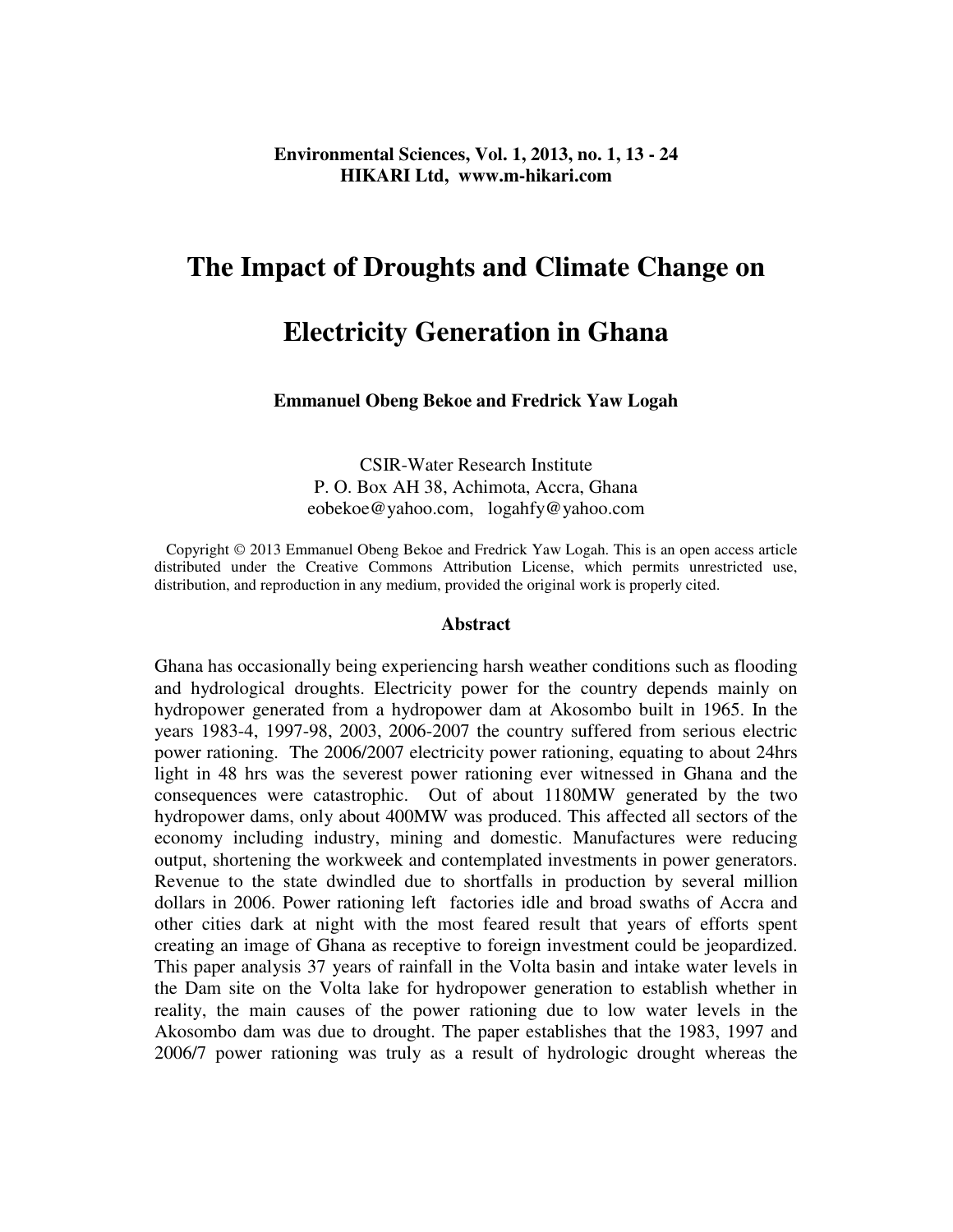2003's was not. The paper also reports of consequences such as loss of revenue, loss of jobs, extra power generation through diesel plants and many more which in monetary terms amounted to several million United States dollars at a time when the nation was termed a highly indebted poor country according to the Bank of Ghana and World Bank. The paper also suggests that if climate change effects on the water resources of the country are not managed sustainably, drought and floods could affect hydropower generation in future.

**Keywords**: Drought, Climate Change, Ghana, Volta Lake, Electricity generation

### **1. Introduction**

Hydrological drought which is considered in this paper is when the water reserves available in the dam/reservoir fall below the statistical average. Hydrological drought tends to show up more slowly because it involves stored water that is used but not replenished. The Volta River Authority (VRA) was established under the Volta River Development Act 1961 (Act 46) with the objective to develop the hydroelectric potential of the Volta River for supply of electric energy for industrial, commercial and domestic use in Ghana and to some neighboring countries. The principal functions of VRA were to generate electric power, initially, by the construction of a dam and hydroelectric generating station at Akosombo, and to construct and operate a transmission system to carry the power to serve industrial, commercial and domestic needs of the country. VRA's generation activities cover the operation of two hydroelectric plants one in Akosombo (912 MW) and the other at Kpong (160 MW), also on Volta River, downstream from Akosombo. In addition VRA runs a 30 MW diesel generating station at Tema, which was commissioned in 1992. In 1995, the VRA started constructing a new 330 MW Combined Cycle Thermal generating Plant, comprising two 110 MW Combustion Turbines and one 110MW Steam Turbine Generator and associated Heat Recovery Steam Generator (HRSG) at Abaodze, near Takoradi. The Thermal Project at Aboadze is bringing on board about 660 MW of power. The Asogli Thermal Unit (a private power producer) power plant brings about 12% power. In all electricity from hydro is about 60% against thermal of 40% (PURC, 2011). VRA has been exchanging electrical power with its Ivorian counterparts Energie Electrique de la Cote d'Ivoire (EECI) and Compagnie Ivorienne d'Electricite (CIE) since February 1984. Currently however, VRA is a net importer of electricity from CIE.

Since VRA's establishment, water shortage due to droughts or low rainfalls have befallen the Authority in some years. In the year 2007, Ghana experienced the severest electricity power rationing, equating to about 24hrs light in 48 hrs. This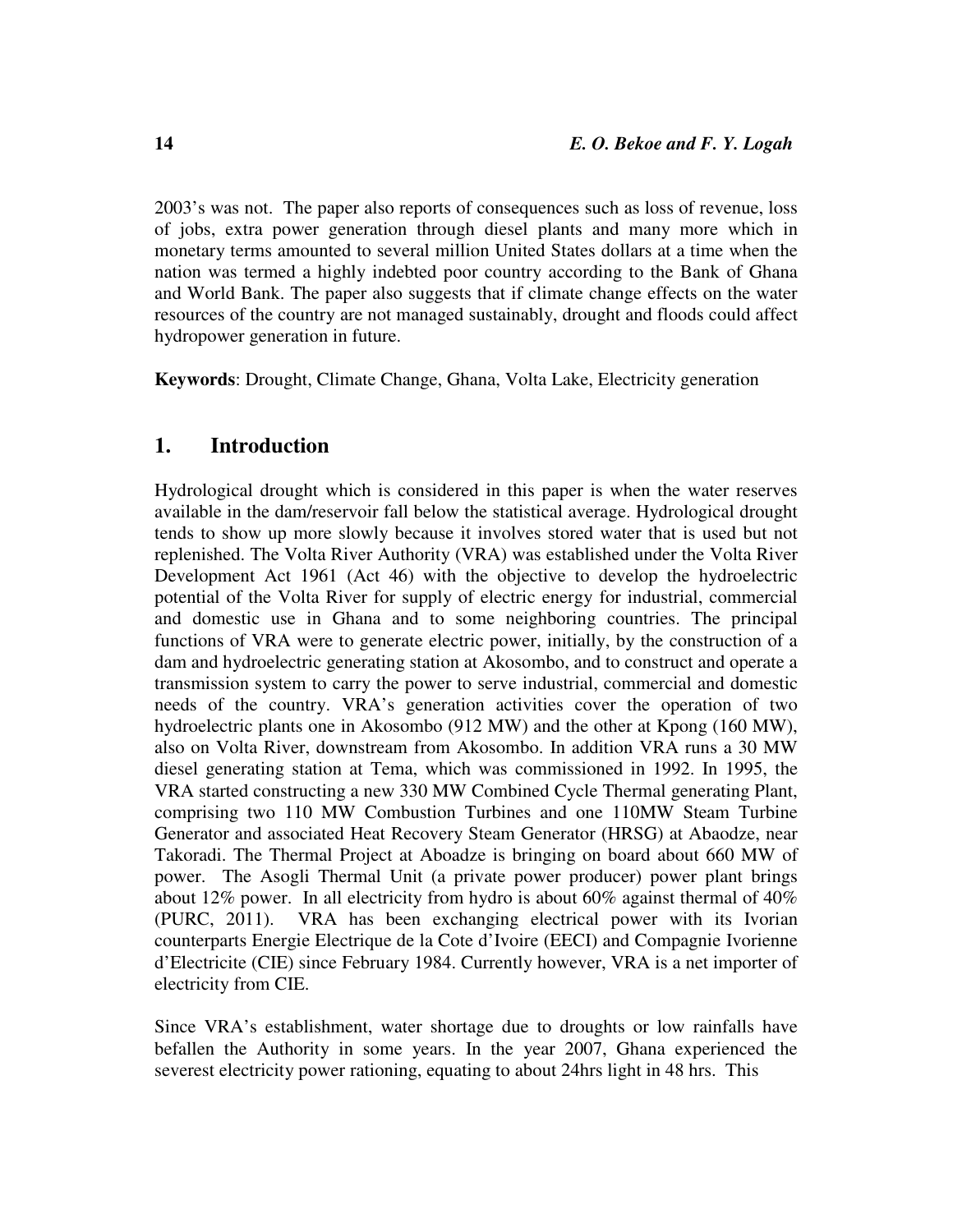rationing was attributed at the time to the low water level in the Volta Lake which harbours the Akosombo and the Kpong Dams due to poor rainfalls in the Volta Basin. Nearly all industries in the Country suffered production problems culminating in some folding up. This paper presents some of the effects of drought which is an extreme weather phenomenon on the operations of hydroelectricity generation in Ghana. It does so by analyzing rainfalls in the basin and lake (dam water levels at the intake point) water levels of the Akosombo dam in the Volta Basin to establish whether in reality, the main causes of the water shortage (hydrological drought) were due to drought and whether as a country we have the expertise to forecast drought.

### **2. Materials and Methods**

### **2.1 Location**

The Volta River Basin (Figure 1) is a trans-national catchment shared by six riparian countries: Ghana, Burkina Faso,Togo, Cote d'Ivoire, Benin and Mali. It lies between latitudes  $5^{\circ}$ N and  $14^{\circ}$ N and longitudes  $2^{\circ}$ E to  $5^{\circ}$ W and drains a total land area of 400,000 km<sup>2</sup> . About 15 million people, with per capita income of \$650/yr live in the Volta basin. The watershed is 42% in Burkina Faso, 40.2% in Ghana, 6.35% in Togo,



Figure 1 The Volta River basin (shared by Ghana Ivory Coast, Burkina Faso, Togo, Benin and Mali)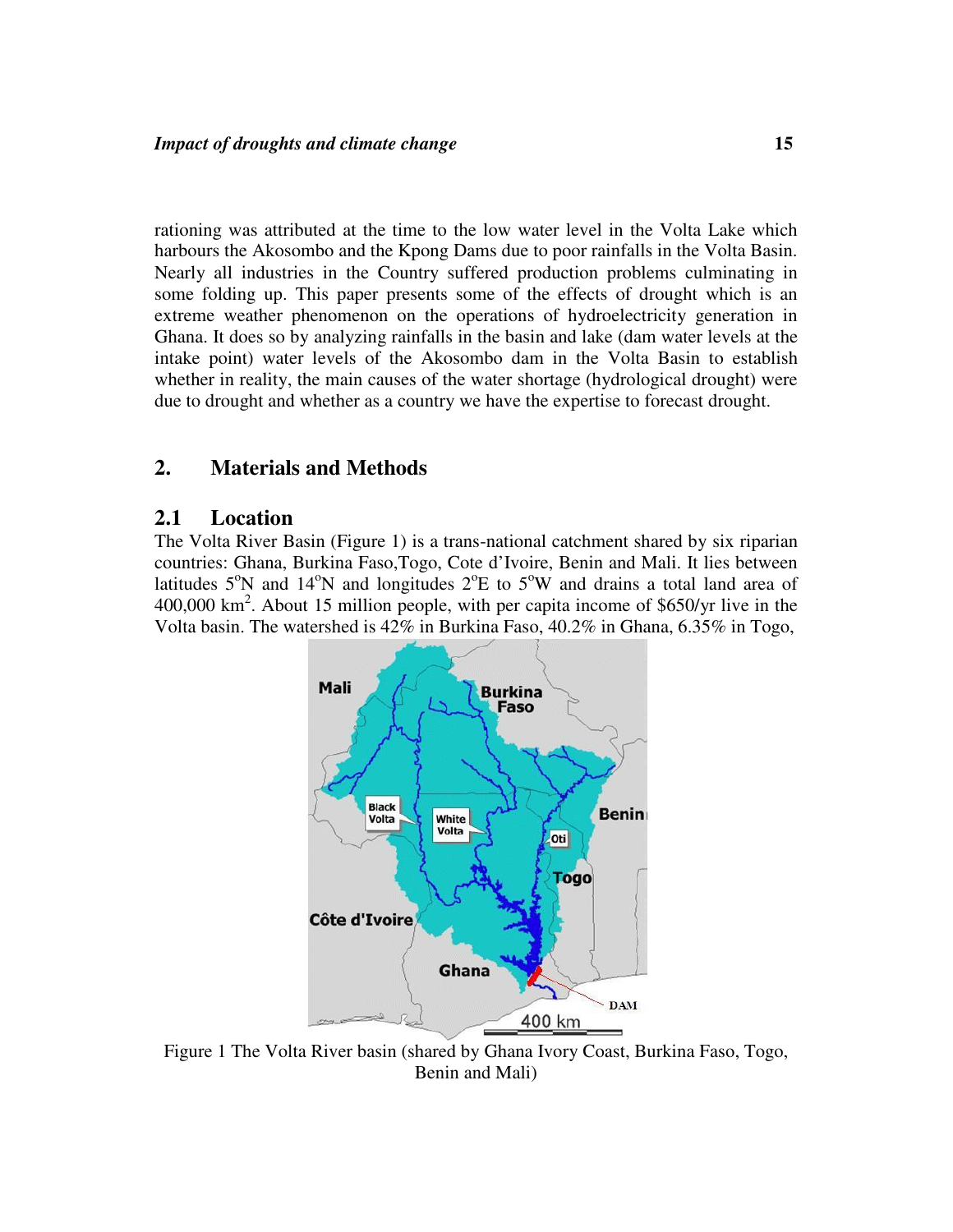4.57% in Mali, 3.62% in Benin, and 3.24% in Cote d'Ivoire (Green Cross International, 2001; Andreini et al., 2000). The Volta Lake has a maximum submerged area of  $8500 \text{ km}^2$ , and is one of the most important physiographic features in Ghana. Major tributaries to the lake include the Black Volta, the White Volta (both rivers flow south from Burkina Faso), the Oti and the Daka rivers. The landscape is predominantly flat with elevations below 1000 m. Temperatures vary between approximately  $16^{\circ}$ C and  $40^{\circ}$ C depending on season, time of day, and elevation. Highest rainfall levels occur in the south and can be as high as 2000 mm/yr, where levels in the driest regions can be as low as 200 mm/yr. The rainfall pattern is usually unreliable, while declining soil fertility and accelerated erosion are evidence of land degradation within the basin and throughout the region. The main land cover types include savanna, grassland, rain forest, water bodies, shrubs and croplands (Oguntunde, 2004).

#### **2.2 Data Collection**

Rainfall figures for the period 1971 to 2007 were collected from six stations (Figure 2) namely Bole, Kete-Krachi, Tamale, Yendi, Wa and Navrongo representing the



Figure 2 Map showing the rainfall stations used for the computation.

Volta Basin at Akosombo together with dam water levels spanning 1970-2005 were assessed for this study from the Ghana Meteorological Agency and VRA respectively. Stations in Burkina Faso and Mali were not considered because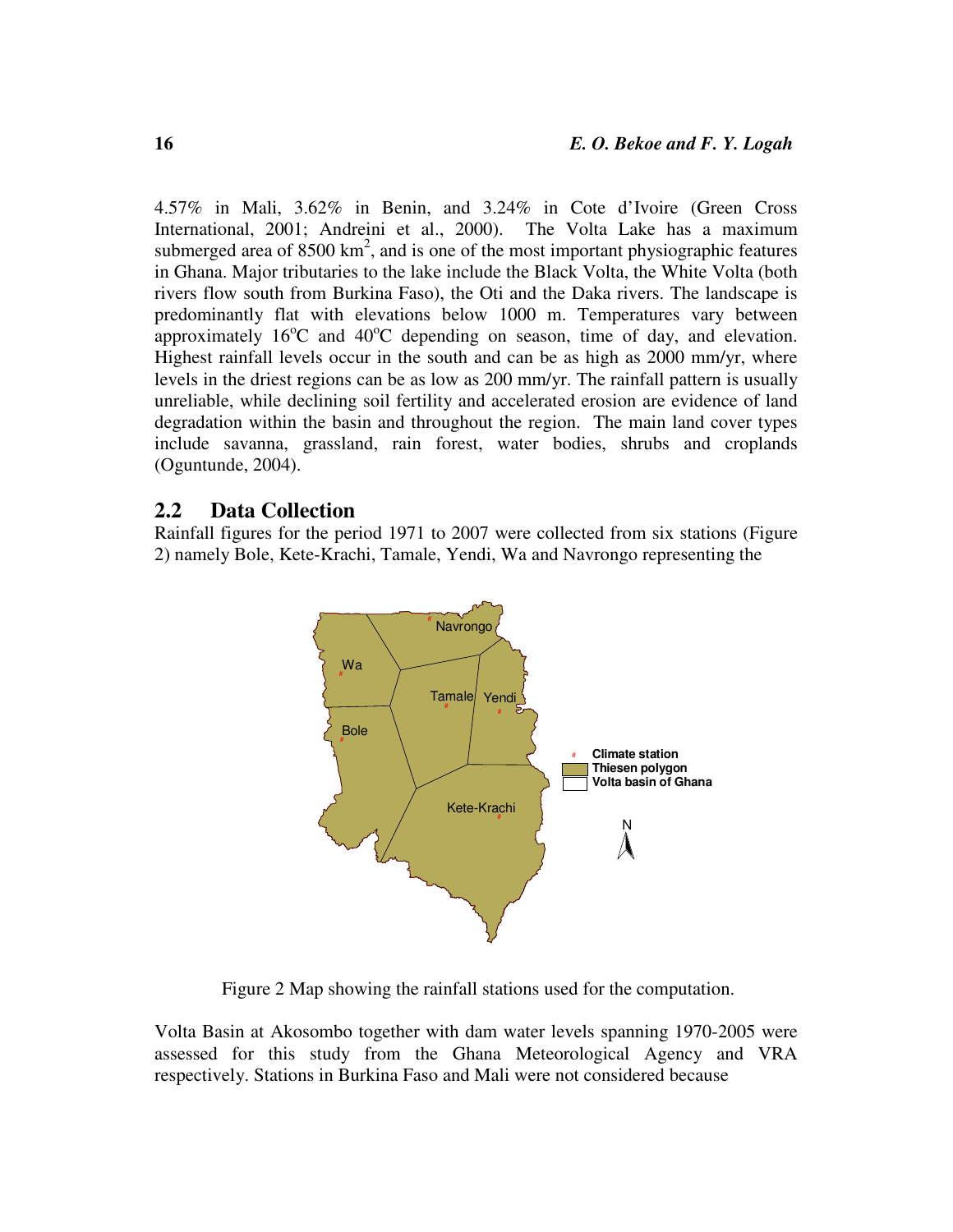availability was a problem and more so, with the construction of an irrigation dam in 1995 at Bagri in Burkina Faso the flows from this area is controlled except during spilling which normally occurs in the wet season.

### **2.3 Data Analysis**

With the close relationship between water availability and drought, analysis of rainfall, drought and water levels was carried out to establish whether occasional water shortage experienced in Ghana in the years 1983, 1993/94, 1998 and, 2006 and the attendant rationing of hydro electricity power (VRA, 2011) for those years were really droughts years. The Thiessen Polygon method was used to weight the six rainfall stations to compute the annual areal rainfall (Table 1).

| <b>Station</b> | Fraction contributed to rainfall | Percentage Total Contribution |
|----------------|----------------------------------|-------------------------------|
| Kete-Krachi    | 0.3                              | 32.4                          |
| Tamale         | 0.2                              | 15.6                          |
| Yendi          | $0.1\,$                          | 11.7                          |
| Bole           | 0.2                              | 18.2                          |
| Navrongo       | 0.1                              | 10.6                          |
| Wa             | 0.1                              | 11.5                          |
|                | $\Box$ ()                        | 100 O                         |

Table 1 Rainfall station weights in the Volta Basin

The annual areal rainfall distribution graph is shown in Figure 3 and that of the water levels in the dam at Akosmbo shown in Figures 4&5. Due to the non-continuous nature of rainfall in time and space, its statistical description can be quite complex. A drought threshold is an essential element in categorizing the drought events in drought analysis. Drought threshold is a constant demand where the droughts are defined as periods during which the discharge is below the threshold level (Fadhilah Yusof and Foo Hui-Mean, 2012; Fleig et al., 2006). A threshold that applied commonly in monitoring rainfall and preparing drought alerts is at the seventieth percentile of the rainfall when the rainfall in a certain period is less than seventy percent of normal precipitation (FAO, 2003). Following, the Probability of Exceedence (POE) method was used for analysis. In determining the threshold values, the rainfall figures were sorted in ascending order where the value at the seventy percent of the rainfall data is recognized as the seventieth percentile of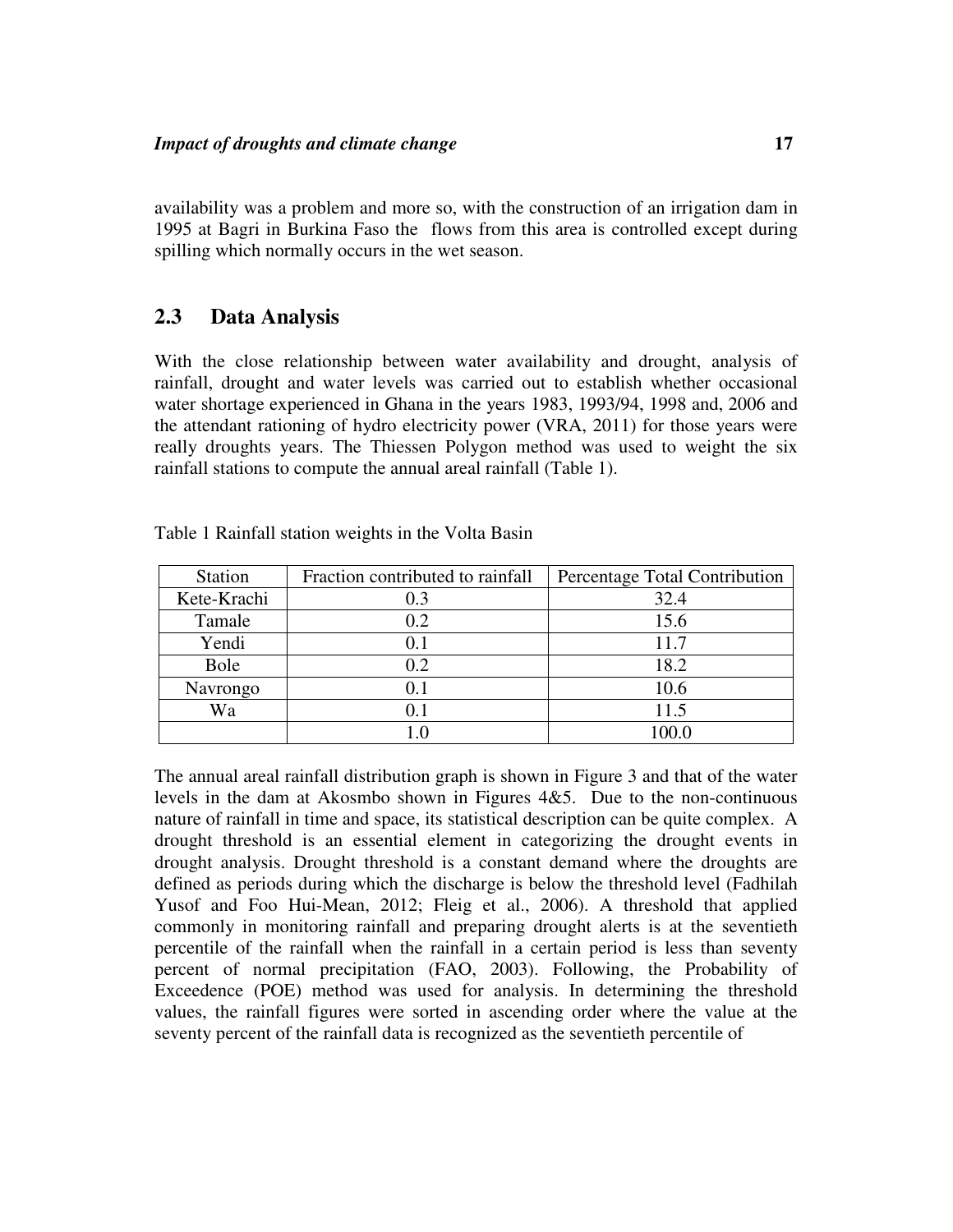

Figure 3 Annual Rainfall for the Volta Basin from 1971-2007



Figure 4 Graph showing monthly water levels of Akosombo Dam (1966-2003) {Courtesy, VRA}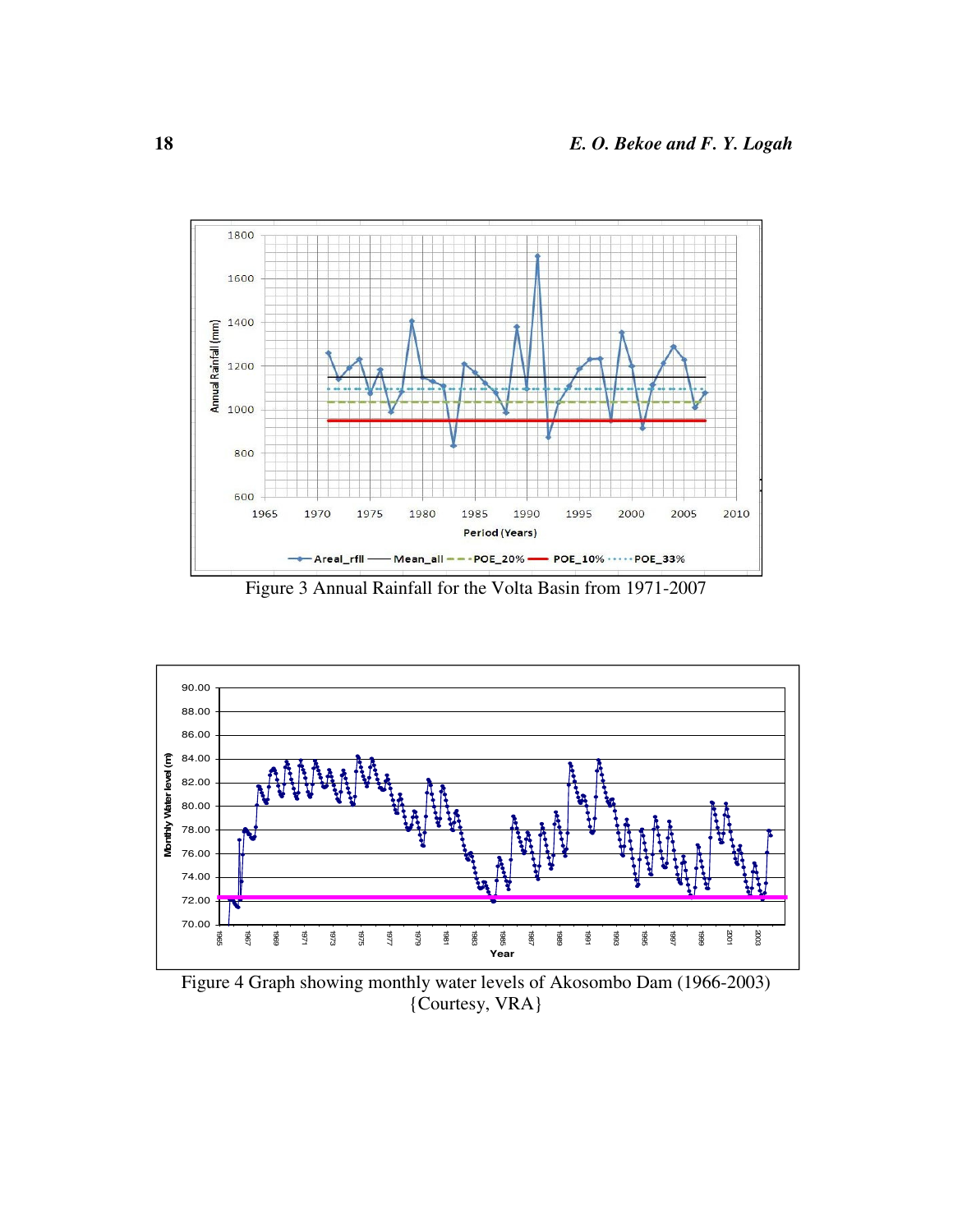

Figure 5 Graph showing monthly water levels of Akosombo Dam (Jan 2003-Jul, 2009)

the rainfall series,  $p70$  (POE of 30). The drought rainfall threshold  $L$  (FAO, 2003) is then set according to equation (1)

$$
\frac{PN}{100} = L\tag{1}
$$

 $P$  is the selected percentile and  $N$  is the total number of measurements in the data set. The threshold is the  $L<sup>th</sup>$  value of amount of rainfall.

The recurrence or Return period of the drought  $T$  is also computed using the method

$$
Return Period (T) = \frac{n+1}{m}
$$
 (2)

Where  $n$  is the number of years considered and  $m$  is the rank of the rank of the event being considered

## **3. Results**

For this analysis conservative values of threshold between the Probability of Exceedence (POE) 33% to 20% was considered a dry year but no drought, POE between 20% and 10% is dry and nearing drought with POE (10%) and below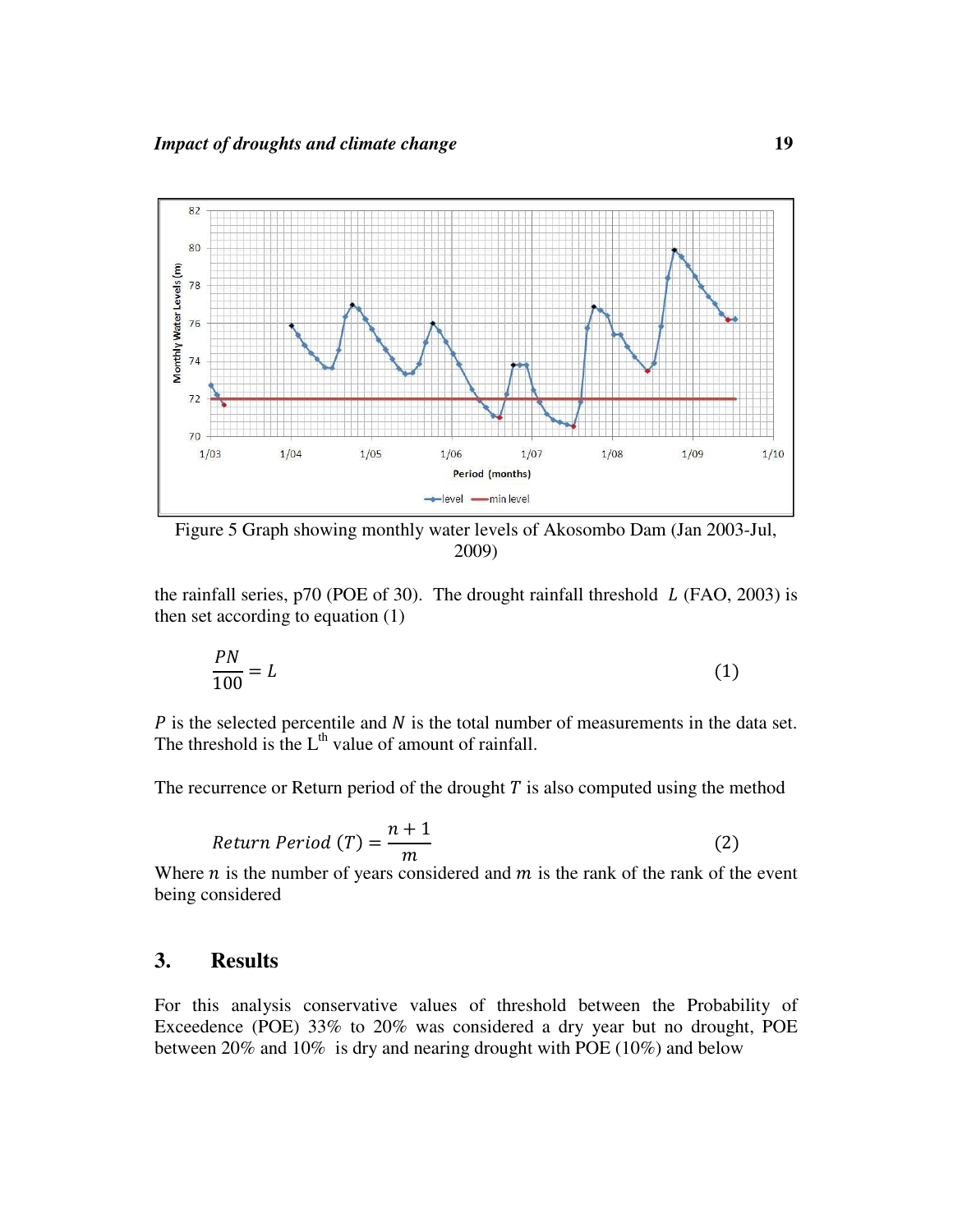considered a very drought year because Ghana seldomly experiences drought. These POE's were computed and is also shown in figure 3.

From figures 3 it could be deduced that the years 1983, 1992 and 2001 were actual drought years in Ghana. On the other hand 1977, 1988, 1993 and 2006 fell within the POE (20%) indicating that they were nearing drought years.

From the water levels plot (Figures  $4 \& 5$ ) it is established that the dam fills up from July–October, and commences drawdown from November –June. According to VRA, the designed minimum drawdown of the impounded water for electricity generation is 72 meters. Yet in Figures 4&5, the years 1983, 1998, 2003, 2006 and 2007 had the recorded water levels falling below the minimum level for power generation indicating that the inflows into the dam was not adequate.

In Table 2, comparing rainfall in the nearing drought and drought years and electricity rationing years, it can be said that the power rationing years of 1983/84, 1998, 2006/07 were actually due to drought. However, the rationing year of 2003 cannot be wholly explained as a drought year. This may be due to effects of previous drought years of 2001 and below average rainfalls in 2002.

|  |  |  | Table 2 Comparison of drought years and rationing years |  |  |  |
|--|--|--|---------------------------------------------------------|--|--|--|
|  |  |  |                                                         |  |  |  |

| Rainfalls nearing drought and drought Electricity rationing years  |  |
|--------------------------------------------------------------------|--|
| years                                                              |  |
| 1997, 1983, 1988, 1992, 1998, 2001,   1983/84, 1998, 2003, 2006/07 |  |
| 12006                                                              |  |

The computed hydrological drought using equation (2) shows a return period of 10 years from the 37 years of rainfall indicating that hydrological drought may return every 10 years.

### **4. Discussion**

#### *Socio economic consequence of Low inflows*

The 2006/2007 electricity power rationing reduced power supply to households and Industry to about 24hrs light in 48 hrs and was the severest ever witnessed in Ghana with catastrophic consequences. Out of six turbines, only two were in operation churning about 400MW out of 1180MW from the hydropower generation unit. This affected all sectors of the economy including industry, mining and domestic. Manufactures reduced output, shortened the workweek and invested heavily in power generators. Drought left factories idle and broad swaths of Accra and other cities dark at night with the most feared result that years of efforts spent creating an image of Ghana as receptive to foreign investment could be jeopardized. Databank, a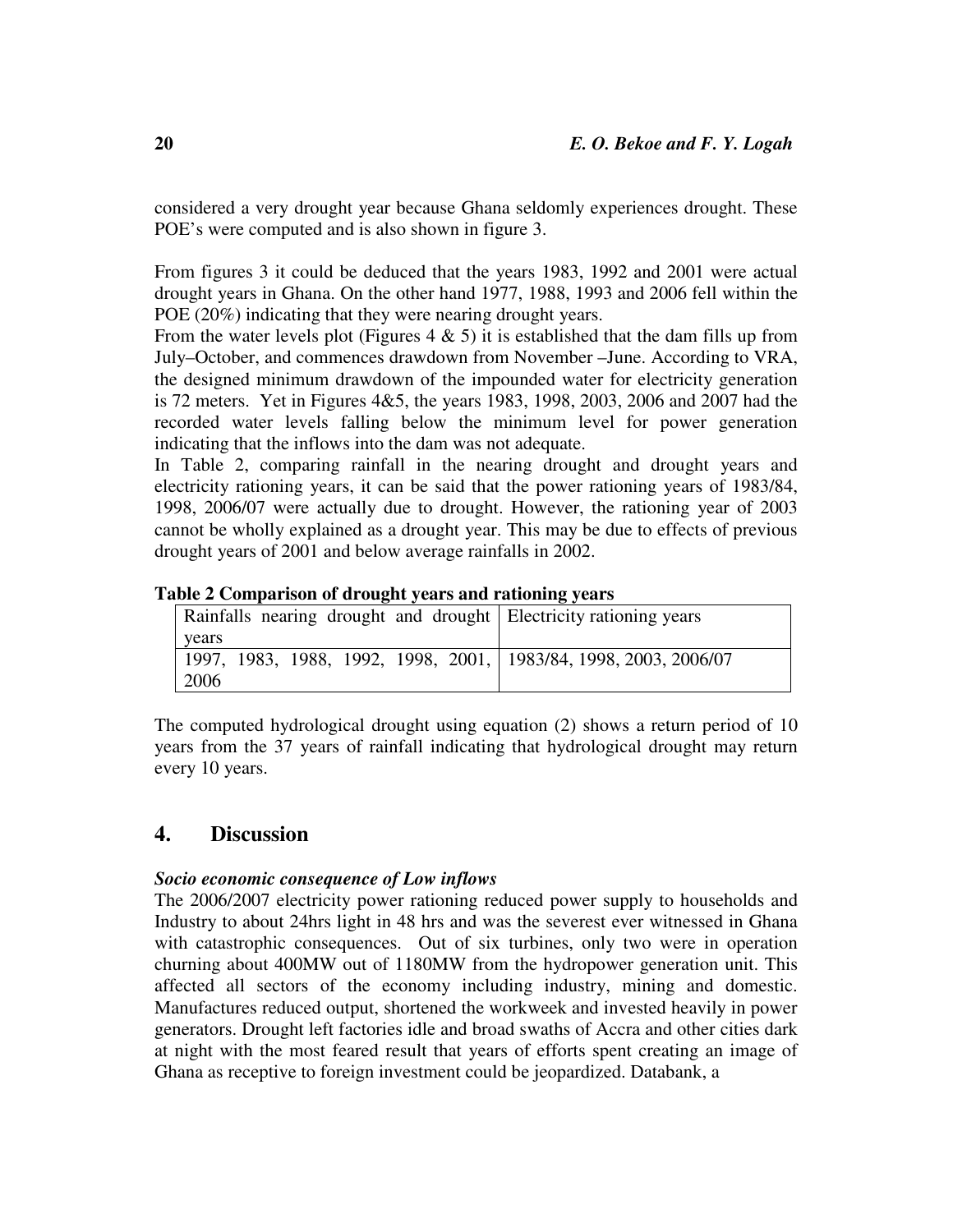brokerage firm in Ghana estimated at the time that the outages were forcing companies to spend \$62 million a month, or about \$744 million a year, on extra power generation, or about 6% of the country's entire economic output. Databank-Ghana forecasted at the time that the power shortage cut 2007 economic growth from 6.5% to between 4% and 5% (Philips, 2007). The Statesman Newspaper of 19/2/2007 featuring an article titled "Power rationing cost Ghana ¢140bn in taxes" extolled. Further, the commissioner of Internal Revenue Service at the time disclosed at Akosombo that the power rationing programme made the Internal Revenue Service to lose revenue estimated at  $\varphi$ 140 billion (US\$ 14 Million) which could have been collected as taxes for Government in 2006. This, the Commissioner said was so because the power cut exercise made many companies in the country to record low earnings which affected taxes. In another comment on energy rationing in 2006 the Chief Executive of the Ghana Chamber of Mines reported on VOA news (VOA, 2006) that "Cutting back by 50 percent means that, it is almost like cutting back production by 50 percent, because, although we have installed capacity for selfgeneration, it's extremely expensive…," "It will mean getting regular supply of diesel, at the cost that we get it will perhaps mean generating power at 15 cent per kilowatt hour, which is almost three times what we get from VRA" (VOA, 2006). Also commenting on the sufferings of Ghanaians on the power rationing, Dr. Kwabena Anaman, director of research at Ghana's Institute of Economic Affairs said "if the situation persists, growth rates set out in this year's government budget will not be achieved. He says reliable energy is vital to the development of the country's economy" (VOA, 2006).

#### *Droughts and climate change effects on the Hydropower generation*

Climate has a great impact on ecosystems and hence the livelihoods of populations that depend on these systems (Boko et. al., 2007). Africa is one of the most vulnerable continents to climate change and variability. Lars (2006) attributed this high vulnerability of Africa to the following four reasons:

- Much of Africa, particularly Sub Sahara African, is in dry or sub humid agroecological zones and recent climate change models (GCMs) show that climate change will affect the rainfall patterns in these zones.
- A very large proportion of the African population, especially those in Sub-Sahara Africa, depends on natural resources for food and income. Therefore, changes in climate that impact these resources will have serious effects on the livelihoods of a vast majority of the African population.
- High levels of poverty and an already very high pressure on Africa's natural resource base means people have very little capacity to adapt to climate change.
- The continuous degradation of natural resources in the continent, such as the progressive degradation of the agricultural lands, forests and savannahs due to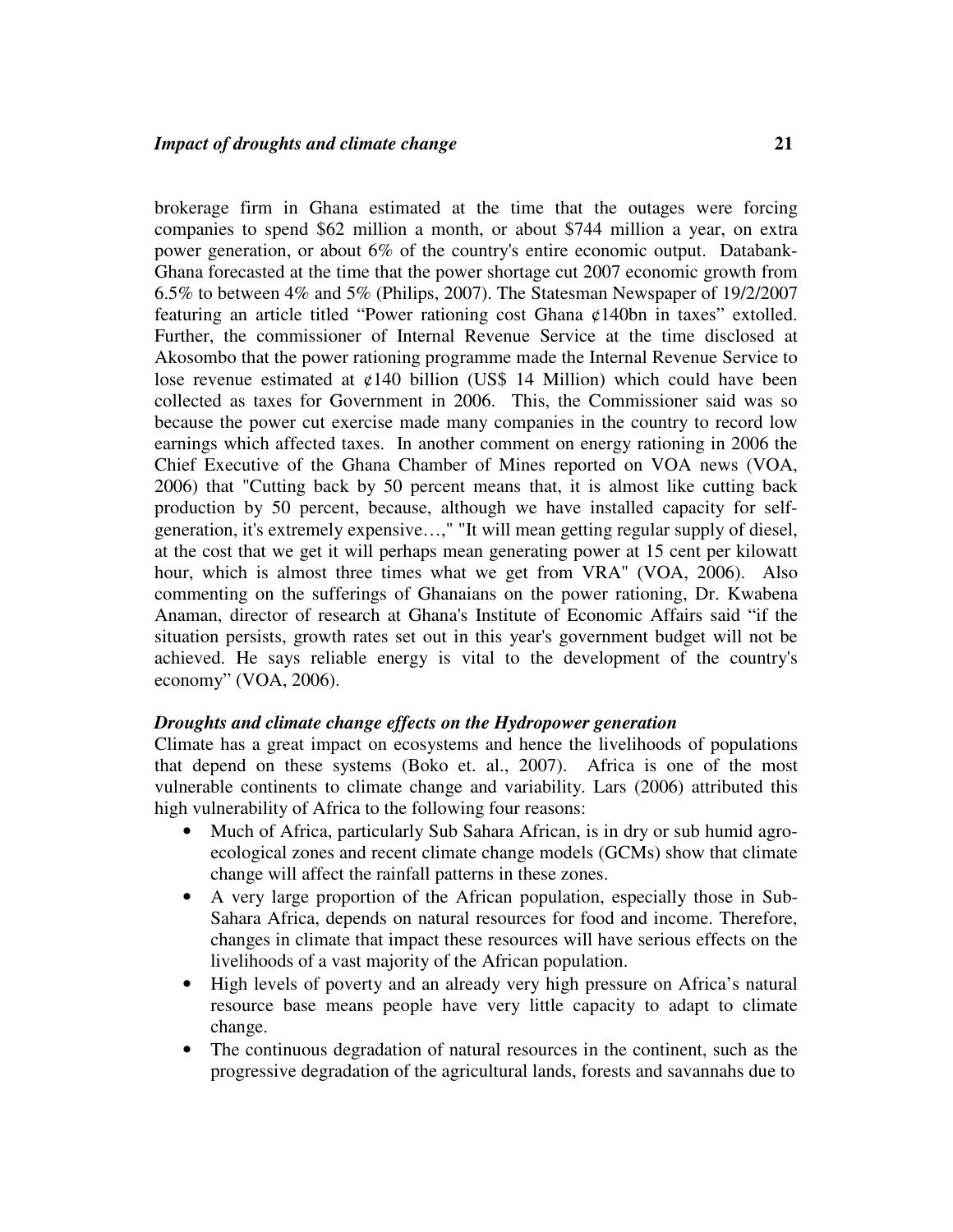unsustainable resource management practices, results in decreased natural capacity of these resources to adjust to changes in climate.

Ghana is well endowed with water resources, but the amount of water available changes markedly from season to season as well as from year to year (WRI, 2000). Droughts; one of the consequences of decreasing rainfalls as shown in this paper could be catastrophic to the nation. In August and September of 2007, the same year that the serious power cuts occurred, the basin saw widespread and devastating floods due to extreme rainfall from July-September. These floods displaced hundreds of thousands of people, particularly in the three northern regions, with resettlement and other mitigating costs estimated to be in the millions of dollars. This was an indication that the climate may be experiencing changes.

Literature such as WRI, (2000), Andah et al. (2004) Kuntsmann and Jung, (2005) and WRI, (2010) shows there is evidence of climate change effects on Ghana and its water resources. Noting that climate change in Ghana is a certainty, in whatever form the change may come hydropower generation could be affected one way or the other. If there is more precipitation than normal the dam could be put at risk because of structural problems and if it is less rainfall, then drought as evidenced in this paper could result.

## **5. Conclusion**

Considering the thirty seven years of data used for this paper and four drought years identified, the return period for drought in this basin is 10 years. This paper establishes that 1983, 1998, 2006 were actually drought years and therefore the power rationing for the ensuing years of 1983-84, 1999, 2006-7 were deserving. However, the rationing year of 2003 could not be explained as a drought year. This may be due to effects of previous drought years of 2001 and below average rainfalls in 2002.

If socio economic consequences as a result of drought are to be mitigated there is the need to manage the hydropower dam and the hydrology of the basin sustainably to forestall many of the consequences such as loss of revenue, power rationing which may affect industry adversely and attendant socio economic problems.

It may be true that the traditional mainstays of Ghana's economy depend relatively little on electricity in the pre 2000 years. However, with the widening of the electricity coverage to most part of the country in the late 1990's and after the year 2000, this assertion may be faulted. From the above analysis vis a vis the socio economic problems encountered, Ghanaians acknowledge that there is the need for power sufficiency as many agree that industry must lead the way to the future if Ghana is to escape poverty. To industrialize means to build new industries which requires vital foreign investment. Though the Ghanaian business people are used to difficult situations like power rationing, investors looking to invest in Ghana, seeing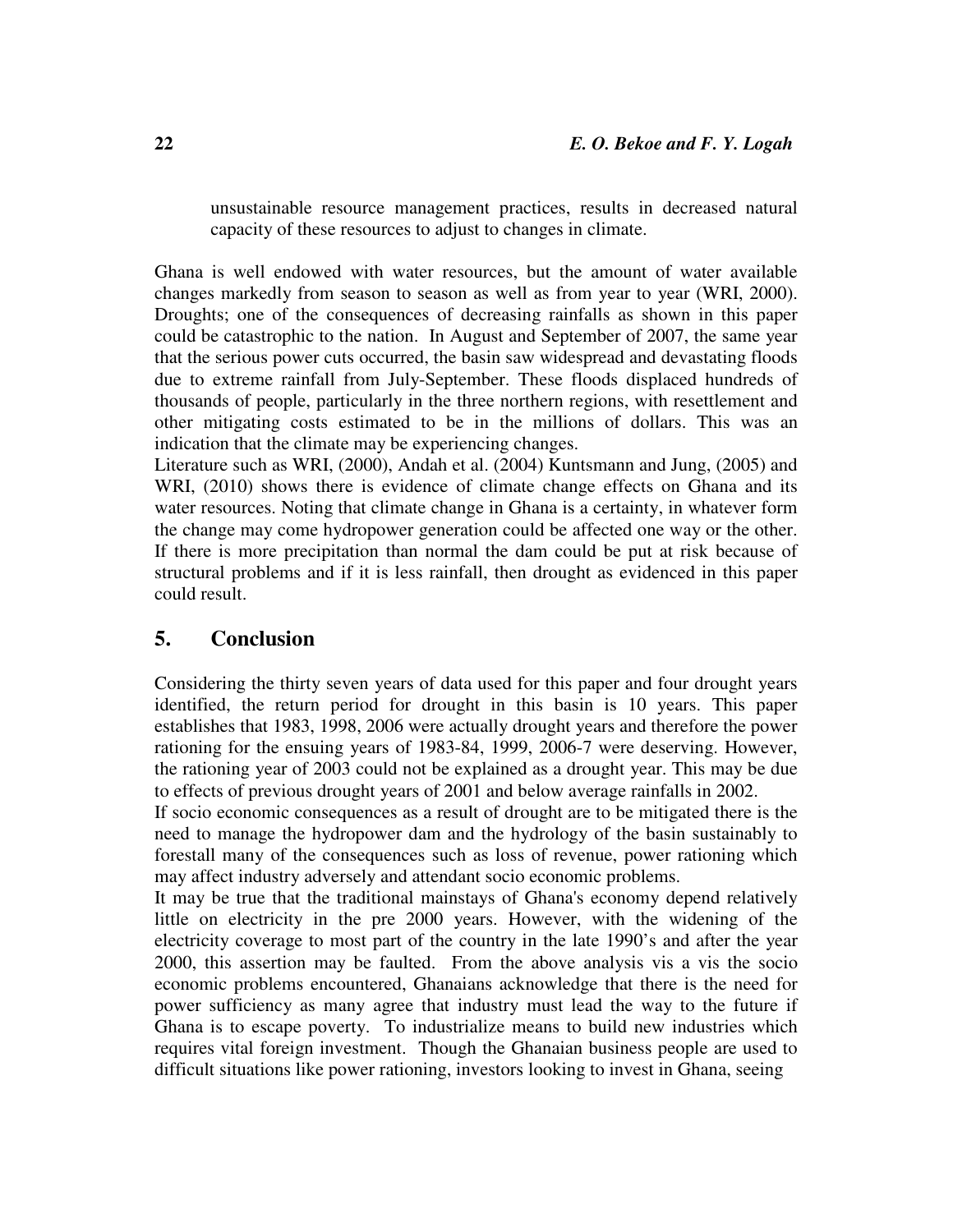problems like unreliable power supply due to low rainfalls and drought may reconsider their investment.

Thus there is the need to improve forecasting of extreme weather phenomenon such as droughts so that the consequences of this water shortage could be foreseen and curtailed. Adaptation measures could be employed if the problem is climate change. Fortunately the Government of Ghana has brought on board independent power generators who are contributing nearly 40-50 of present power supply in Ghana.

### **References:**

- [1] FAO (Food and Agriculture Organization), A Perspective on Water Control in Southern Africa, Land and Water Discussion Paper 1, Rome, 2003, ISSN 1729-0554.
- [2] F. Yusof and F. Hui-Mean, Use of Statistical Distribution for Drought Analysis. Applied Mathematical Sciences, Vol. **6**, 2012, no. 21, 1031 – 51
- [3] Green Cross International, Burkina Faso, Trans-boundary Basin Sub-Projects: The Volta River Basin. 2001. Website: www.gci.ch/Green-CrossPrograms/waterres/pdf/WFP\_Volta Accessed on 2010-12-14.
- [4] H. Kuntsmann. and G. Jung, Impact of regional climate change on water availability in the Volta basin of West Africa. In: Regional Hydrological Impacts of Climatic Variability and Change (*Proceedings of symposium S6 held during the Seventh IAHS Scientific Assembly at Foz do Iguacu, Brazil, April (2005*). IAHS Publ. 295

http://www.waterconserve.info/shared/reader/welcome.aspx?linkid=105432& keybold=deforestation%20flooding. Accessed on 2011-10-30.

[5] L. Hein. Climate Change in Africa. (2006)

URL: http://www.cicero.uio.no/fulltext/index\_e.aspx?id=5249. Accessed on 2008-05-21.

[6] M., I. Boko, A. Niang, C. Nyong, A. Volgel, M. Githeko, B. Medany, R. Osman-Elasha, R. Tabo and P. Yanda,: Africa. Climate change 2007: *Impacts, Adaptation and Vulnerability. Contribution of Working Group II to the Fourth Assessment Report of the Intergovernmental Panel on Climate Change,* M.L. Parry, O.F. Canziani, J.P. Palutikof, P.J. van der Linden and C.E. Hanson, Eds., Cambridge University Press, Cambridge UK, 433-467. 2007